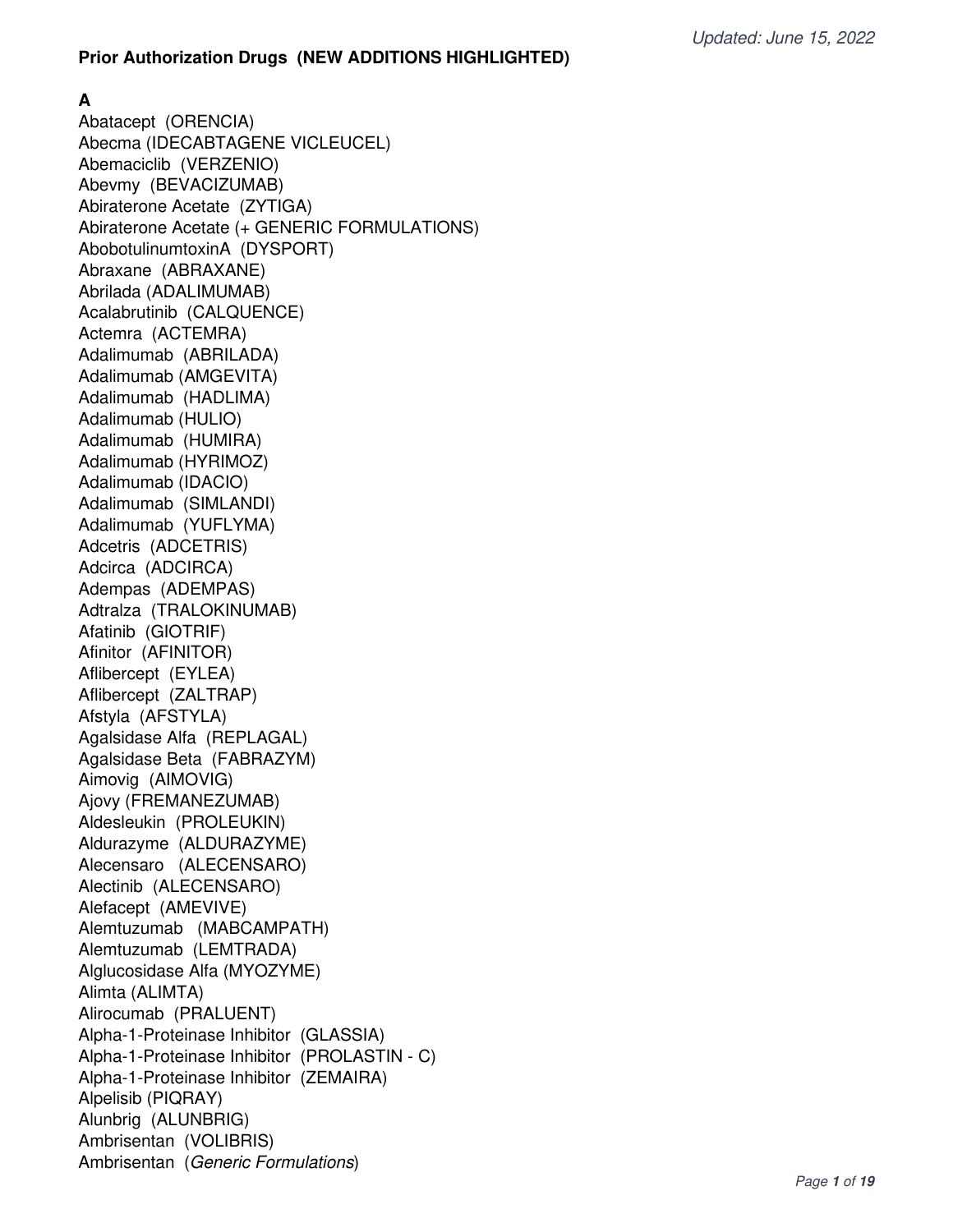Amevive (AMEVIVE) Amgevita (ADALIMUMAB) Amifampridine Phosphate (FIRDAPSE) Amifampridine Phosphate (RUZURGI) Amivantamab (RYBREVANT) Anakinra (KINERET) Anifrolumab (SAPHNELO) Apalutamide (ERLEADA) Apomorphine (KYNMOBI) Apremilast (OTEZLA) Arsenic Trioxide (TRISENOX) Arsenic Trioxide (Generic Formulations) Arzerra (ARZERRA) Asfotase Alfa (STRENSIQ) Asparaginase (ERWINASE) Asunaprevir (SUNVEPRA) Atezolizumab (TECENTRIQ) Atriance (ATRIANCE) Aubagio (AUBAGIO) Avacopan (TAVNEOS) Avalglucosidase Alfa (NEXVIAZYME) Avastin (AVASTIN) Avelumab (BAVENCIO) Avonex (AVONEX) Avsola (INFLIXIMAB) Axicabtagene Ciloleucel (YESCARTA) Axitinib (INLYTA) Aybintio (BEVACIZUMAB) Azacitidine (ONUREG) Azacitidine (VIDAZA) Azacitidine (Generic Formulations) Aztreonam (CAYSTON)

# **B**

Bacillus Calmette-Guerin (BCG) Substrain Connaught (IMMUCYST) Bacillus Calmette-Guerin (BCG) – Strain Russian BCG-I (VERITY-BCG) Balversa (BALVERSA) Bambevi (BEVACIZUMAB) Baricitinib (OLUMIANT) Bavencio (BAVENCIO) Belimumab (BENLYSTA) Belkyra (BELKYRA) Belumosudil (RHOLISTIQ) Bendamustine Hydrochloride (ESAMUZE) Bendamustine Hydrochloride (BENVYON) Bendamustine Hydrochloride (TREANDA) Bendamustine Hydrochloride (+ GENERIC FORMULATIONS) Benlysta (BENLYSTA) Benvyon (BENDAMUSTINE HYDROCHLORIDE) Berinert (BERINERT) Berotralstat (ORLADEYO) Benralizumab (FASENRA) Beovu (BROLUCIZUMAB)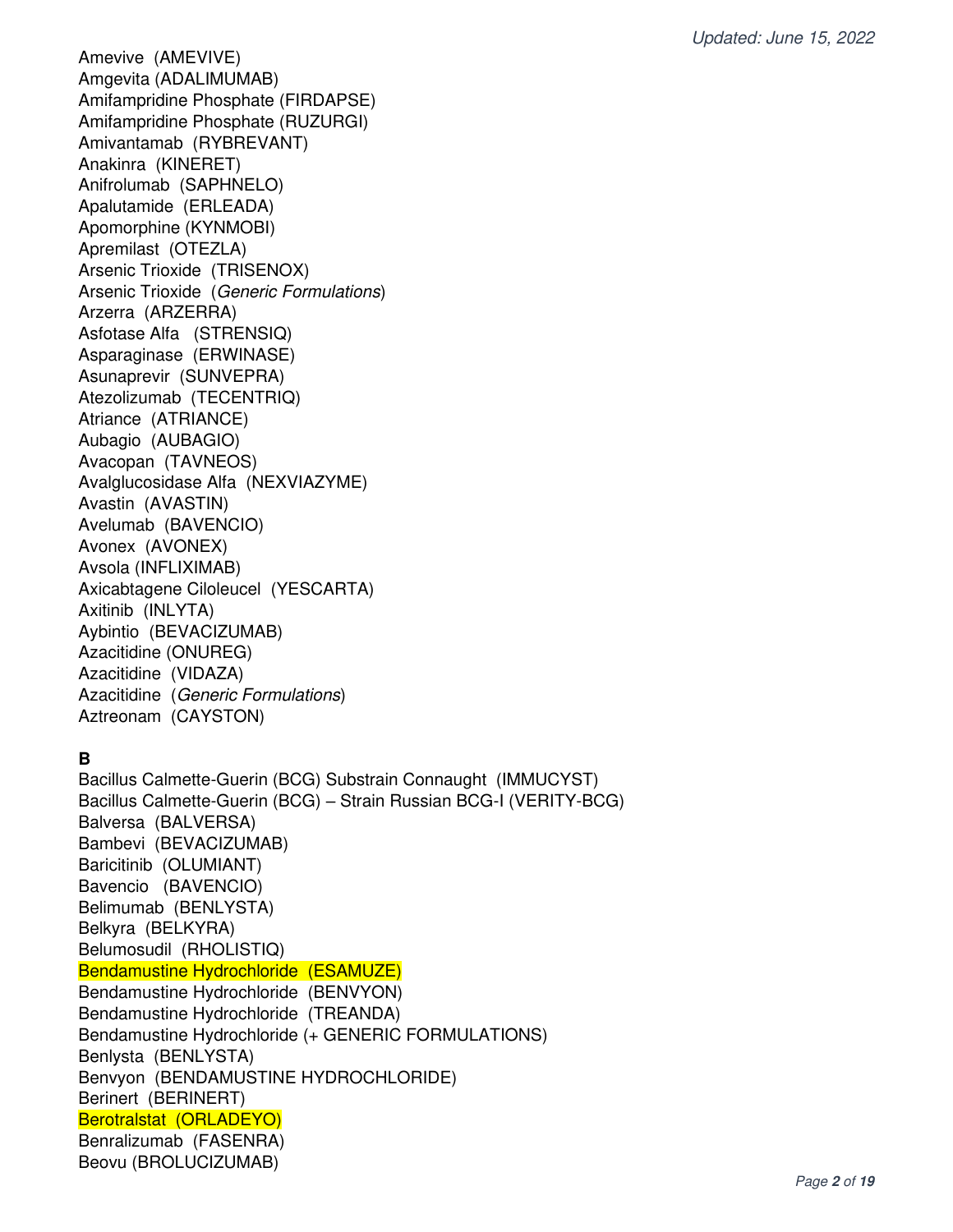Besponsa (BESPONSA) Betaseron (BETASERON) Bevacizumab (ABEVMY) Bevacizumab (AVASTIN) Bevacizumab (AYBINTIO) Bevacizumab (MVASI) Bevacizumab (ZIRABEV) Bevacizumab (BAMBEVI) Bimekizumab (BIMZELX) Bimzelx (BIMEKIZUMAB) Binimetinib (MEKTOVI) Bicnu (BICNU) Bleomycin (Generic Formulations) Blinatumomab (BLINCYTO) Blincyto (BLINCYTO) Boceprevir (VICTRELIS) Boceprevir (VICTRELIS TRIPLE) Bortezomib (VELCADE) Bortezomib (Generic Formulations) Bosentan (TRACLEER) Bosentan (Generic Formulations) Bosulif (BOSULIF) Bosutinib (BOSULIF) Botox (BOTOX) Braftovi (ENCORAFENIB) Brentuximab Vedotin (ADCETRIS) Brexucabtagene Autoleucel (TECARTUS) Brenzys (BRENZYS) Breyanzi (LISOCABTAGENE MARALEUCEL) Brigatinib (ALUNBRIG) Brineura (BRINEURA) Brodalumab (SILIQ) Brolucizumab (BEOVU) Brukinsa (ZANUBRUTINIB) Burosumab (CRYSVITA)

# **C**

Byooviz (RANIBIZUMAB)

C1 Esterase Inhibitor (Human) (BERINERT) C1 Esterase Inhibitor (Human) (CINRYZE) C1 Esterase Inhibitor (Human) (HAEGARDA) Cabazitaxel (JEVTANA) Cabazitaxel (Generic Formulations) Cabenuva (CABOTEGRAVIR/RILPIVIRINE) Cablivi (CAPLACIZUMAB) Cabotegravir (VOCABRIA) Cabotegravir/Rilpivirine (CABENUVA) Cabometyx (CABOMETYX) Cabozantinib (CABOMETYX) Caelyx (CAELYX) Calcifediol (RAYALDEE) Calquence (CALQUENCE) Camptosar (CAMPTOSAR)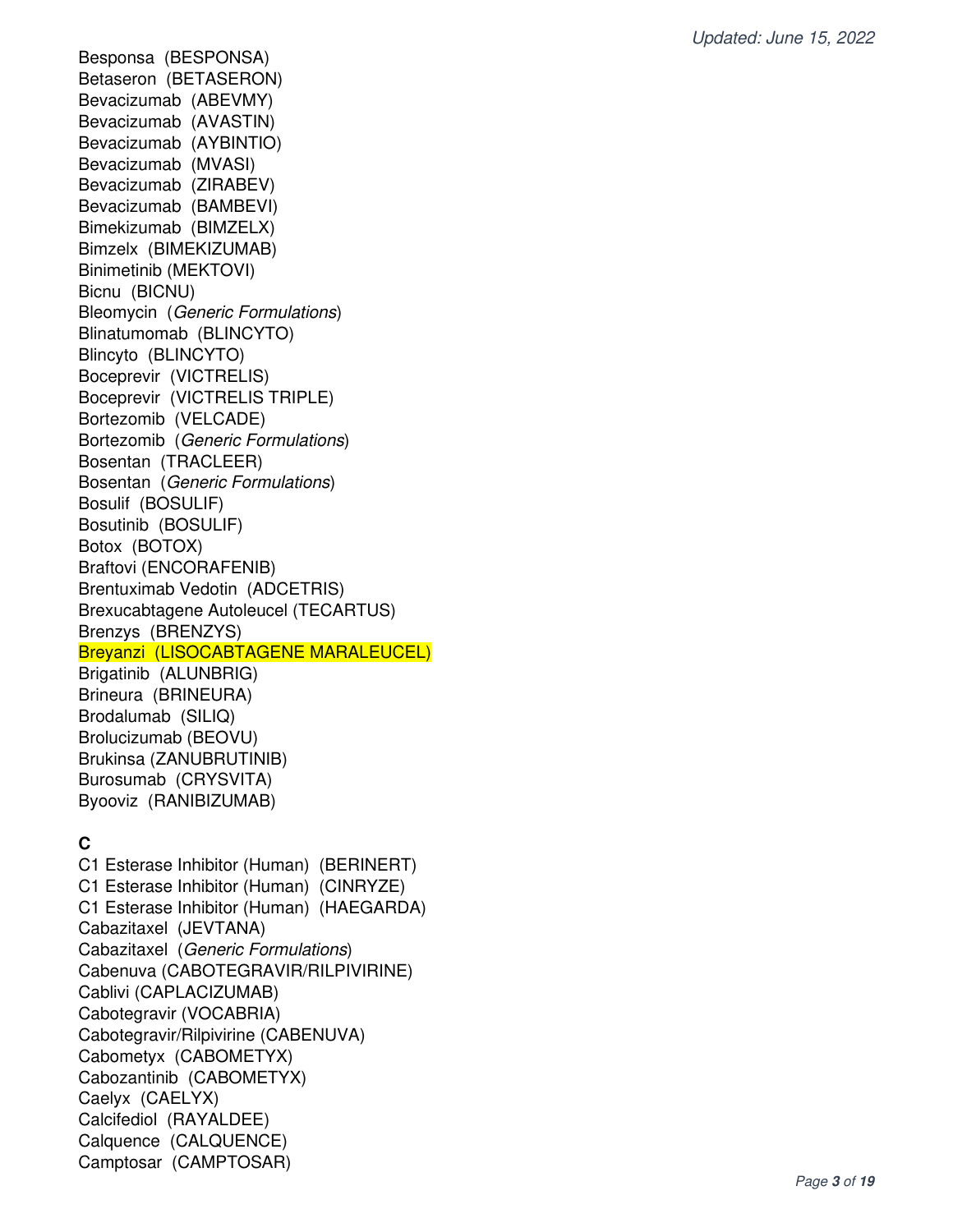Canakinumaab (ILARIS) Cannabidiol (SATIVEX) Capecitabine (XELODA) Caplacizumab (CABLIVI) Capmatinib (TABRECTA) Caprelsa (CAPRELSA) Carbaglu (CARBAGLU) Carfilzomib (KYPROLIS) Carglumic Acid (CARBAGLU) Carmustine (BICNU) Caripul (CARIPUL) Cayston (CAYSTON) Cedazuridine/Decitabine (INQOVI) Cemiplimab (LIBTAYO) Cenegermin (OXERVATE) Cerdelga (CERDELGA) Cerezyme (CEREZYME) Ceritinib (ZYKADIA) Cerliponase Alfa (BRINEURA) Certican (CERTICAN) Certolizumab Pegol (CIMZIA) Cetuximab (ERBITUX) Chlormethine (LEDAGA) Cilgavimab/Tixagevimab (EVUSHELD) Cimzia (CIMZIA) Cinacalet (SENSIPAR) Cinacalet (Generic Formulations) Cinqair (CINQAIR) Cinryze (CINRYZE) Cladribine (MAVENCLAD) Clofarabine (CLOLAR) Clolar (CLOLAR) Cobimetinib (COTELLIC) Copaxone (COPAXONE) Cosentyx (COSENTYX) Cotellic (COTELLIC) Crizotinib (XALKORI) Crysvita (CRYSVITA) Cubicin (CUBICIN) Cutaquig (CUTAQUIG) Cuvposa (CUVPOSA) Cyramza (CYRAMZA) Cystadrops (CYSTADROPS) Cysteamine (CYSTADROPS) Cysteamine (PROCYSBI) Cytarabine/Daunorubicin (VYXEOS)

#### **D**

Dabrafenib (TAFINLAR) Daclatasvir (DAKLINZA) Dacogen (DACOGEN) Dacomitinib (VIZIMPRO) Daklinza (DAKLINZA)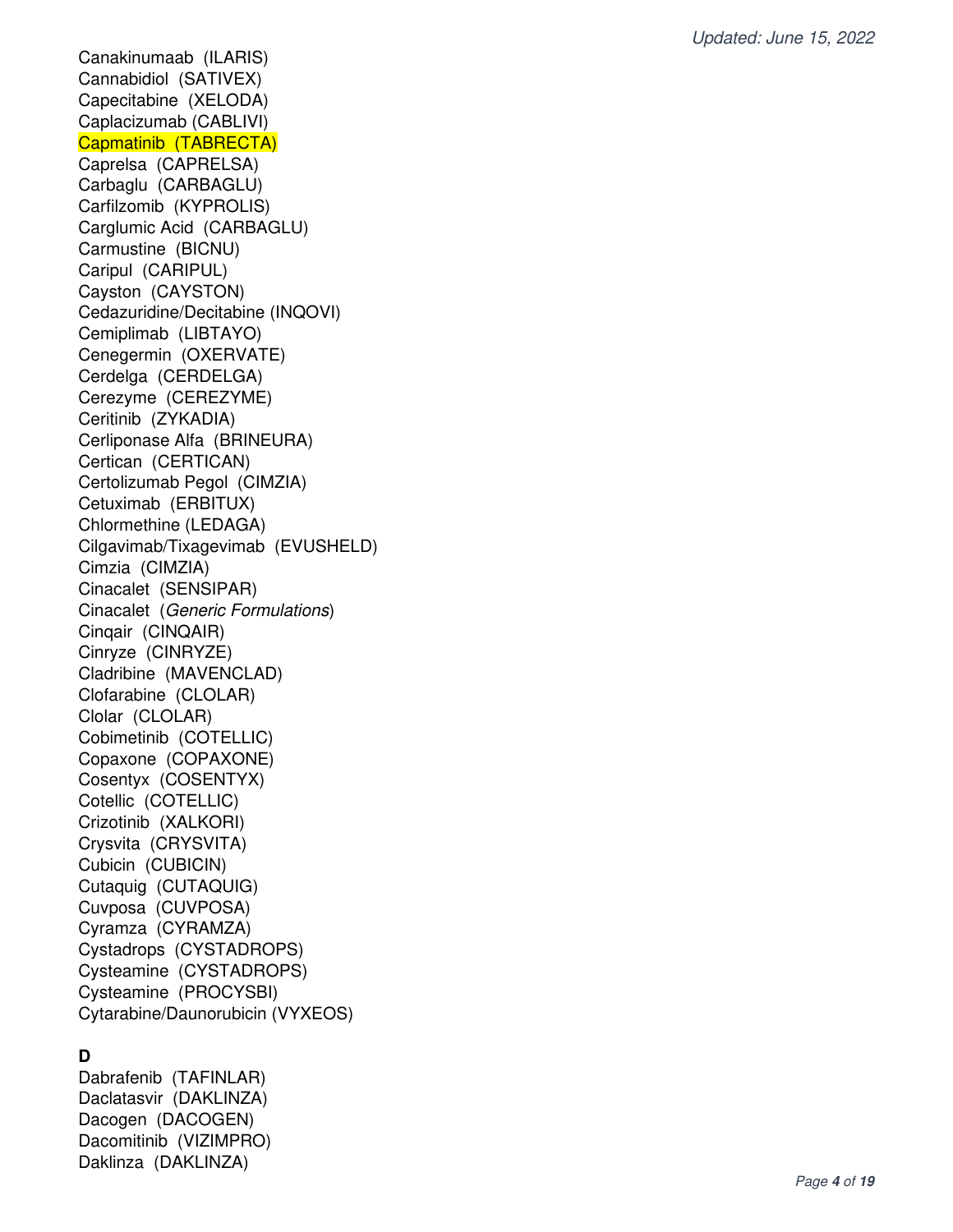Daptomycin (CUBICIN) Daratumumab (DARZALEX) Darolutamide (NUBEQA) Darzalex (DARZALEX) Dasatinab (SPRYCEL) Dasatinab (Generic Formulations) Daurismo (GLASDEGIB) Decitabine (DACOGEN) Decitabine (DEMYLOCAN) Deferasirox (EXJADE) Deferasirox (JADENU) Deferasirox (Generic Formulations) Deferiprone (FERRIPROX) Defibrotide (DEFITELIO) Defitelio (DEFITELIO) Demylocan (DEMYLOCAN) Deoxycholic Acid (BELKYRA) Dimethyl Fumarate (Generic Formulations) Dimethyl Fumarate (TECFEDERA) Dinutuximab (UNITUXIN) Docataxel (TAXOTERE) Docataxel (Generic Formulations) Dojolvi (TRIHEPTANOIN) Dornase Alfa (PULMOZYME) Dostarlimab (JEMPERLI) Doxorubicin (CAELYX) Doxorubicin (MYOCET) Doxorubicin (Generic Formulations) Dupilumab (DUPIXENT) Dupixent (DUPIXENT) Durvalumab (IMFINZI) Dysport Therapeutic (DYSPORT)

### **E**

Eculizumab (SOLIRIS) Edaravone (RADICAVA) Egrifta (EGRIFTA) Elaprase (ELAPRASE) Elbasvir (ZEPATIER) Elelyso (ELELYSO) Elexacaftor/Ivacaftor/Tezacaftor (TRIKAFTA) Eliglustat (CERDELGA) Elosulfase Alfa (VIMIZIM) Elotuzumab (EMPLICITI) Eloxatin (ELOXATIN) Eltrombopag (REVOLADE) Emgality (EMGALITY) Emicizumab (HEMLIBRA) Empliciti (EMPLICITI) Enasidenib (IDHIFA) Encorafenib (BRAFTOVI) Enbrel (ENBREL) Enfortumab Vedotin (PADCEV)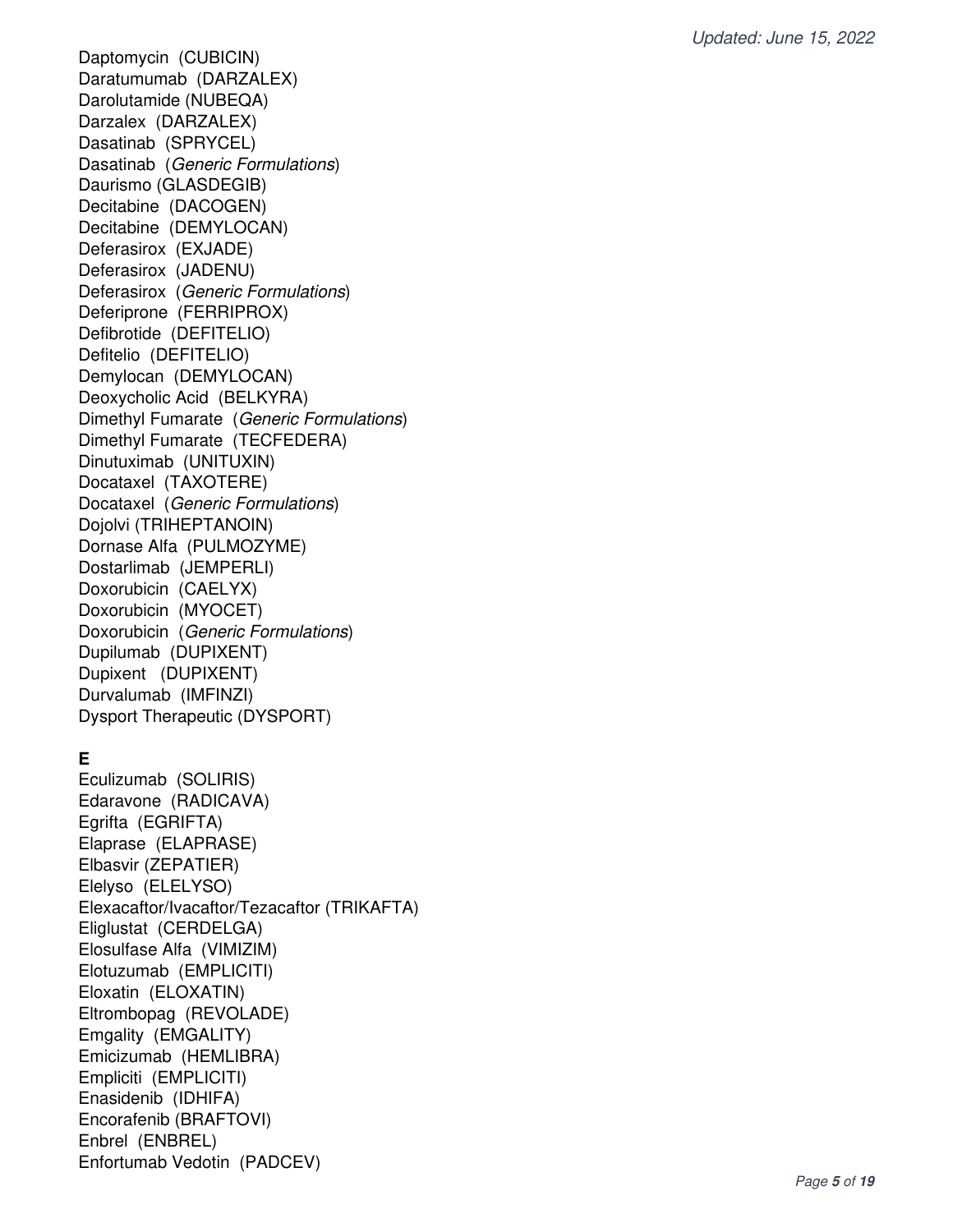Enhurtu (TRASTUZUMAB DERUXTECAN) Enspryng (SATRALIZUMAB) Entrectinib (ROZLYTREK) Entyvio (ENTYVIO) Enzalutamide (XTANDI) Epclusa (EPCULSA) Epoprostenol (CARIPUL) Epoprostenol (FLOLAN) Epoprostenol (Generic Formulations) Eptinezumab (VYEPTI) Erbitux (ERBITUX) Erdafitinib (BALVERSA) Erelzi (ERELZI) Erenumab (AIMOVIG) Erivedge (ERIVEDGE) Erleada (ERLEADA) Erlotinib (TARCEVA) Erlotinib (Generic Formulations) Erwinase (ERWINASE) Esamuze (BENDAMUSTINE HYDROCHLORIDE) Esbriet (ESBRIET) Esketamine (SPRAVATO) Etanercept (BRENZYS) Etanercept (ENBREL) Etanercept (ERELZI) Evenity (EVENITY) Everolimus (AFINITOR) Everolimus (CERTICAN) Everolimus (Generic Formulations) Evolocumab (REPATHA) Evrysdi (RISDIPLAM) Evusheld (CILGAVIMAB/TIXAGEVIMAB) Exjade (EXJADE) Extavia (EXTAVIA) Eylea (EYLEA)

### **F**

Fabrazyme (FABRAZYME) Fampridine (FAMPYRA) Fampridine (Generic Formulations) Fampyra (FAMPYRA) Faricimab (VABYSMO) Fasenra (FASENRA) Fasturtec (FASTURTEC) Fedratinib (INREBIC) Ferona (FERONA) Ferriprox (FERRIPROX) Filgrastim (NEUPOGEN) Filgrastim (GRASTOFIL) Filgrastim (NIVESTYM) Filgrastim (NYPOZI) Fingolimod (GILENYA)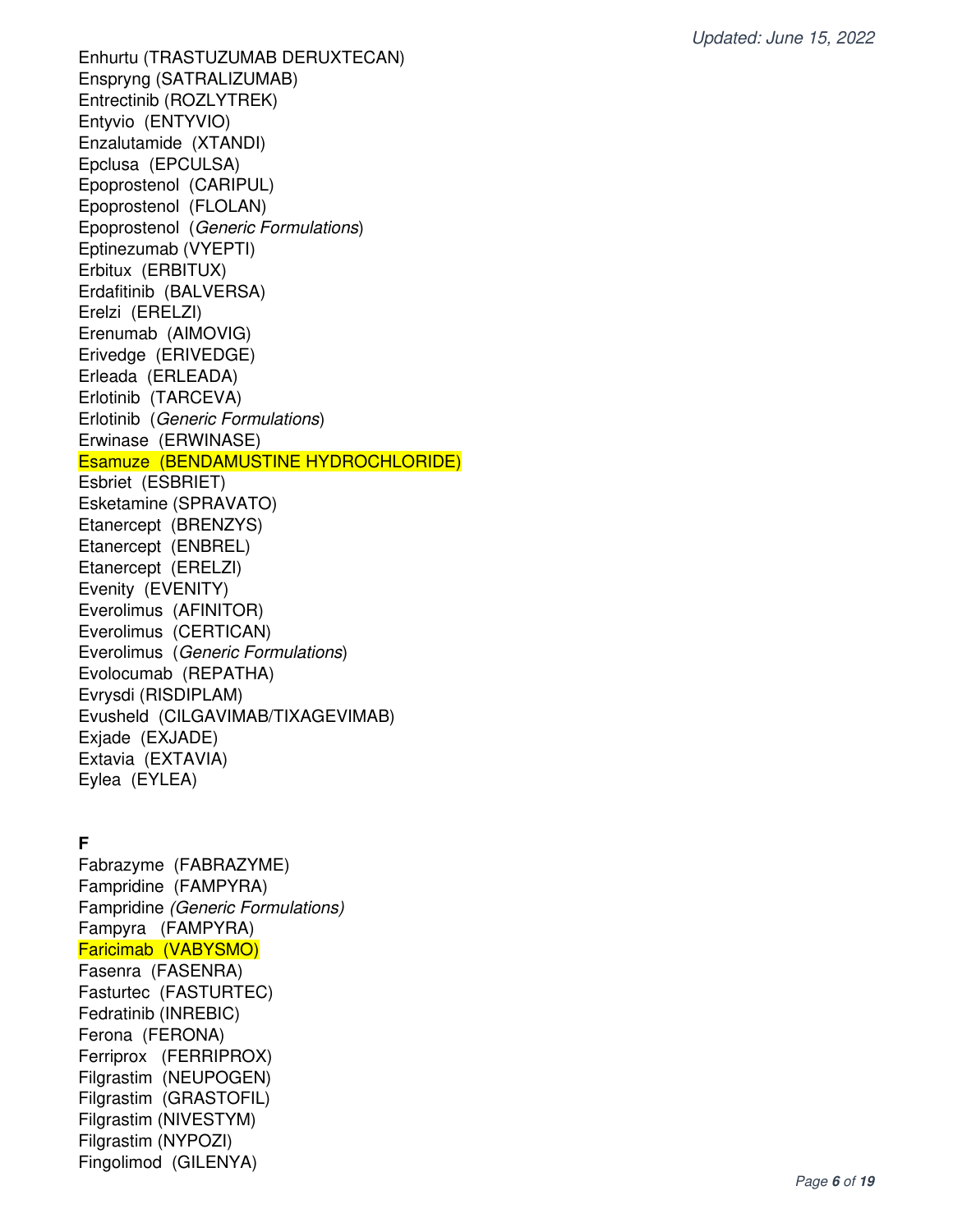Fingolimod (Generic Formulations) Firazyr (FIRAZYR) Firdapse (AMIFAMPRIDINE PHOSPHATE) Flebogamma (FLEBOGAMMA) Flolan (FLOLAN) Fludara (FLUDARA) Fludarabine (FLUDARA) Fludarabine (Generic Formulations) Fluocinolone Acetonide (ILUVIEN) Folotyn (FOLOTYN) Fostamatinib (TAVALISSSE) Fostemsavir (RUKOBIA) Fremanezumab (AJOVY) Fulphila (FULPHILA)

# **G**

Galafold (GALAFOLD) Galexos (GALEXOS) Galsulfase (NAGLAZYME) Gavreto (PRALSETINIB) Gazyva (GAZYVA) Gefitinib (IRESSA) Gefitinib (Generic Formulations) Galcanezumab (EMGALITY) Gemcitabine (GEMZAR) Gemcitabine (Generic Formulations) Gemtuzumab Ozogamicin (MYLOTARG) Gemzar (GEMZAR) Genotropin (GENOTROPIN) Gilenya (GILENYA) Giotrif (GIOTRIF) Gilteritinib (XOSPATA) Givlaari (GIVOSIRAN) Givosiran (GIVLAARI) Glasdegib (DAURISMO) Glassia (ALPHA1-PROTEINASE INHIBITOR) Glatect (GLATECT) Glatiramer Acetate (COPAXONE) Glatiramer Acetate (GLATECT) Glatiramer Acetate (+Generic Formulations) Glecaprevir (MAVIRET) Glycerol Phenylbutyrate (RAVICTI) Glycopyrrolate (CUVPOSA) Gleevec (GLEEVEC) Grastofil (GRASTOFIL) Grazoprevir (ZEPATIER) Golimumab (SIMPONI) Guselkumab (TREMFYA)

### **H**

Hadlima (HADLIMA) Haegarda (HAEGARDA) Harvoni (HARVONI)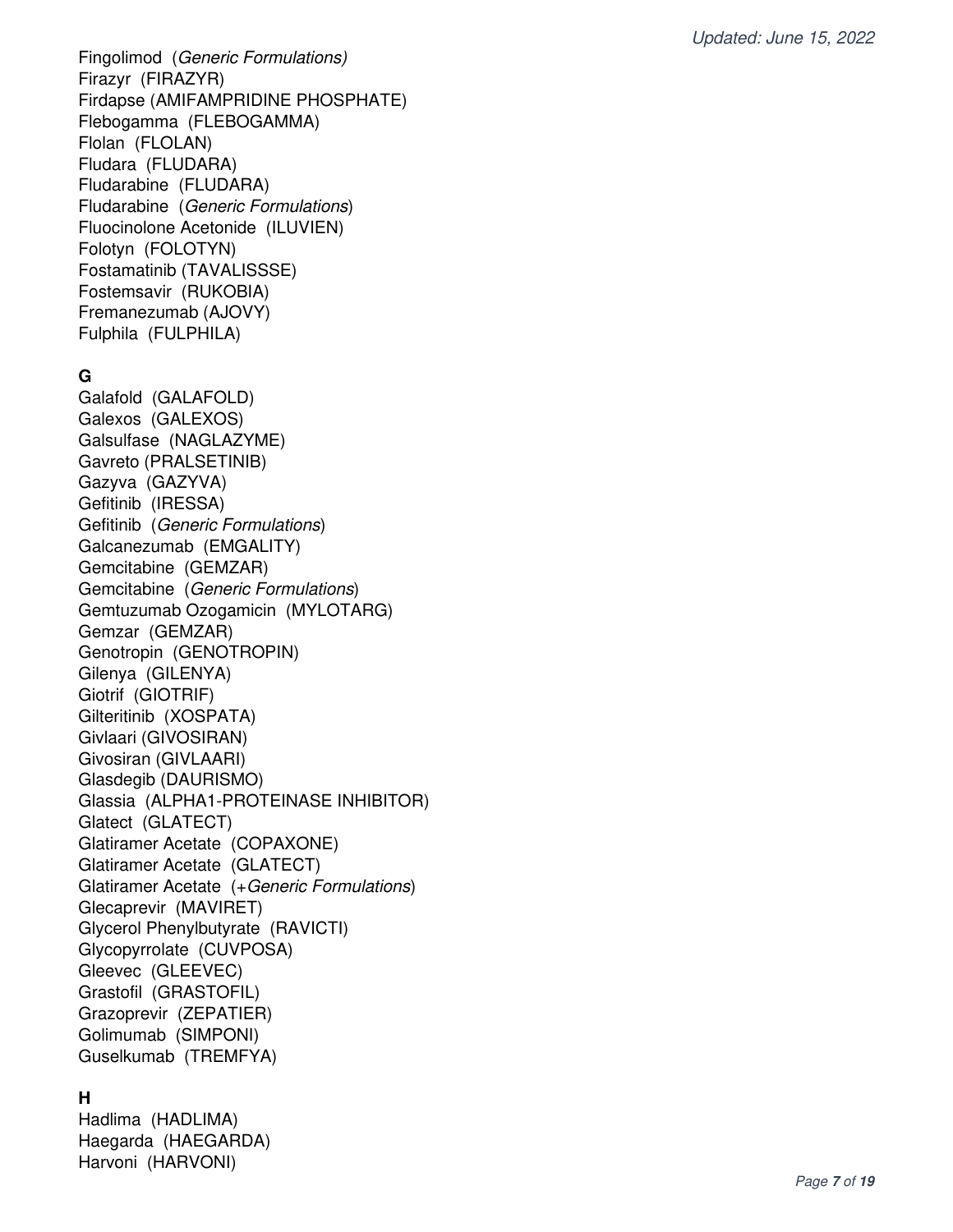Hemlibra (HEMLIBRA) Herceptin (HERCEPTIN) Herzuma (HERZUMA) Hizentra (HIZENTRA) Holkira (HOLKIRA) Humatrope (HUMATROPE) Hulio (ADALIMUMAB) Humira (HUMIRA) Hyaluronidase (Human Recombinant)/Immunoglobulin (Human) (HYQVIA) Hycamtin (HYCAMTIN) Hyrimoz (ADALIMUMAB) Hyqvia (HYALURONIDASE (HUMAN RECOMBINANT)/IMMUNOGLOBULIN (HUMAN))

**I** 

Ibavyr (IBAVYR) Ibrance (IBRANCE) Ibrutinib (IMBRUVICA) Icatibant (FIRAZYR) Icosapent Ethyl (VASCEPA) Iclusig (ICLUSIG) Idacio (ADALIMUMAB) Idecabtagene Vicleucel (ABECMA) Idelalisib (ZYDELIG) Idhifa (IDHIFA) Idursulfate (ELAPRASE) Ilaris (ILARIS) Ilumya (TILDRAKIZUMAB) Iluvien (ILUVIEN) Imatinib (GLEEVEC) Imatinib (Generic Formulations) Imbruvica (IMBRUVICA) Imfinzi (IMFINZI) Imiglucerase (CEREZYME) Immucyst (IMMUCYST) Immune Globulin (FLEBOGAMMA) Immune Globulin (HIZENTRA) Immune Globulin (XEMBIFY) Immunoglobin G (CUTAQUIG) Inclisiran (LEQVIO) IncobotulinumtoxinA (XEOMIN) Increlex (MECASERMIN) Infigratinib (TRUSELTIQ) Inflectra (INFLECTRA) Infliximab (AVSOLA) Infliximab (INFLECTRA) Infliximab (IXIFI) Infliximab (OMVYENCE) Infliximab (REMICADE) Infliximab (RENFLEXIS) Infliximab (REMSIMA SC) Inlyta (INLYTA) Inotersen (TEGSEDI)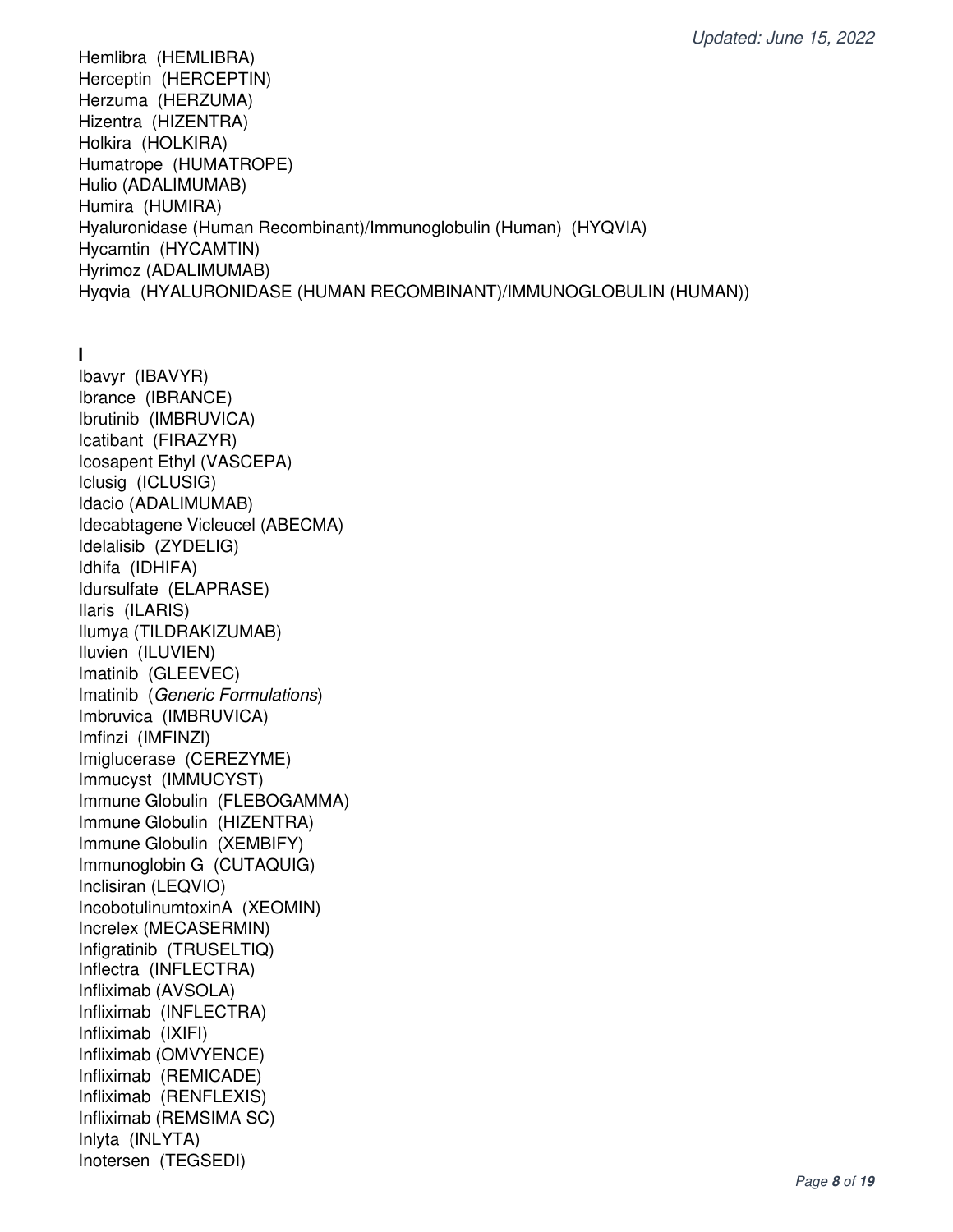Inotuzumab Ozogamicin (BESPONSA) Inqovi (CEDAZURIDINE/DECITABINE) Inrebic (FEDRATINIB) Interferon Alfa-2B (INTRON A) Interferon Alpha-2A (ROFERON-A) Interferon Alpha-N1 (WELLFERON) Interferon Beta-1A (AVONEX) Interferon Beta-1A (REFIB) Interferon Beta-1B (BETASERON) Interferon Beta-1B (EXTAVIA) Interferon Beta-1B (FERONA) Intron A (INTRON A) Ipilimumab (YERVOY) Iressa (IRESSA) Irinotecan (CAMPTOSAR) Irinotecan (ONIVYDE) Irinotecan (Generic Formulations) Isatuximab (SARCLISA) Istodax (ISTODAX) Ivacaftor (KALYDECO) Ivacaftor (ORKAMBI) Ivacaftor (SYMDEKO) Ixazomib (NINLARO) Ixekizumab (TALTZ) Ixifi (INFLIXIMAB)

# **J**

Jadenu (DEFERASIROX) Jakavi (JAKAVI) Jemperli (DOSTARLIMAB) Jetrea (JETREA) Jevtana (JEVTANA) Jinarc (JINARC) Juxtapid (JUXTAPID)

### **K**

Kadcyla (KADCYLA) Kalydeco (KALYDECO) Kanjinti (KANJINTI) Kanuma (KANUMA) Kepivance (KEPIVANCE) Kesimpta (OFATUMUMAB) Kevzara (KEVZARA) Keytruda (KEYTRUDA) Kimmtrak (TEBENTAFUSP) Kineret (KINERET) Kisqali (KISQALI) Kuvan (KUVAN) Kymriah (KYMRIAH) Kynmobi (APOMORPHINE) Kyprolis (KYPROLIS)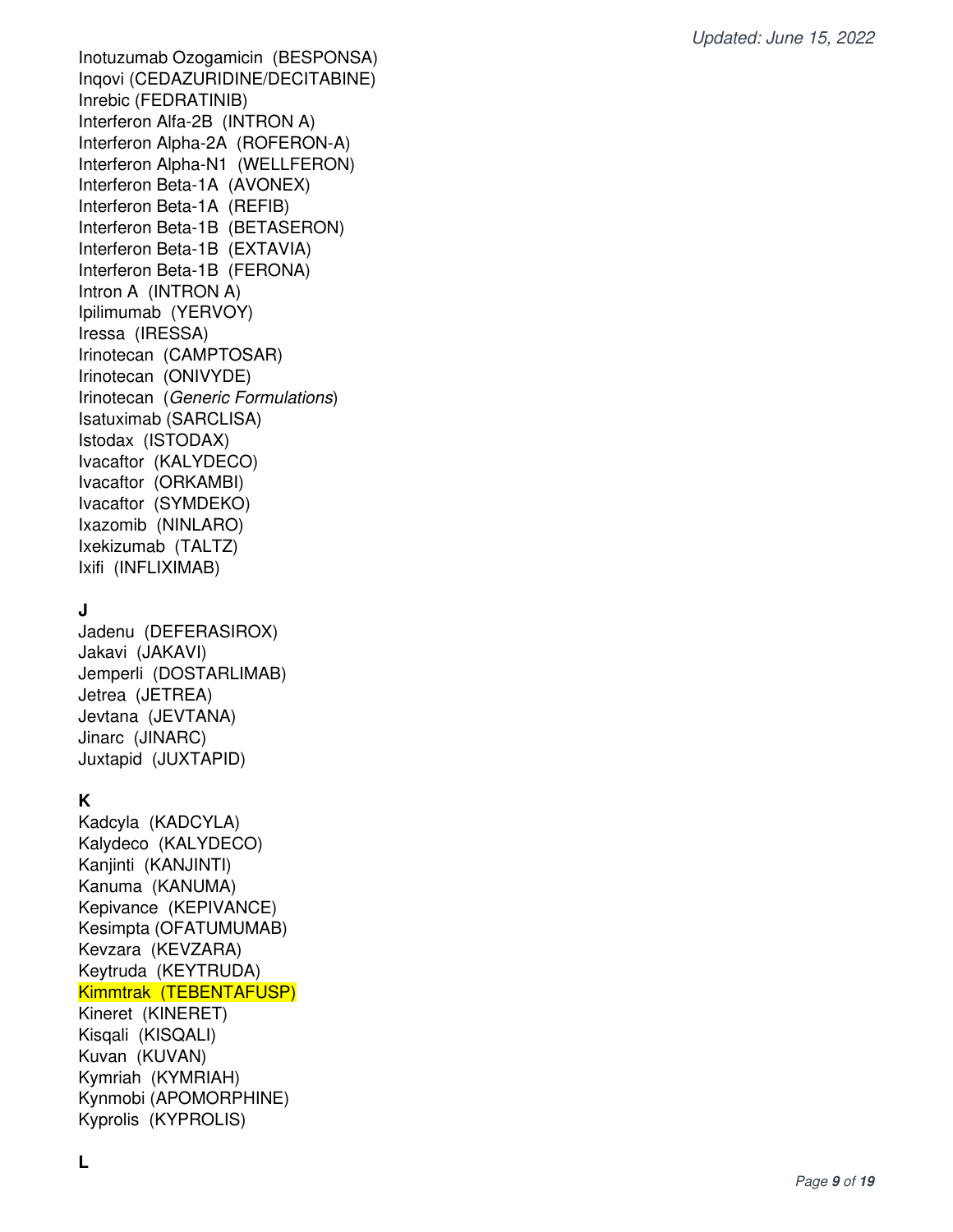Lanadelumab (TAKHZYRO) Lanreotide (SOMATULINE AUTOGEL) Lapatinib (TYKERB) Lapelga (LAPELGA) Laronidase (ALDURAZYME) Larotrectinib (VITRAKVI) Lartruvo (LARTRUVO) Ledaga (CHLORMETHINE) Ledipasvir (HARVONI) Lemtrada (LEMTRADA) Lenalidomide (REVLIMID) Lenalidomide (+ GENERIC FORMULATIONS) Lenvatinib (LENVIMA) Lenvima (LENVIMA) Letermovir (PREVYMIS) Leqvio (INCLISIRAN) Leukine (LEUKINE) Levofloxacin (QUINSAIR) Libtayo (LIBTAYO) Lisocabtagene Maraleucel (BREYANZI) Lokelma (LOKELMA) Lomitapide (JUXTAPID) Lonoctocog Alfa (AFSTYLA) Lonsurf (LONSURF) Lorbrena (LORBRENA) Lorlatinib (LORBRENA) Lucentis (LUCENTIS) Lumacaftor (ORKAMBI) Lumakras (SOTORASIB) Lumasiran (OXLUMO) Lurbinctedin (ZEPZELCA) Luspatercept (REBLOZYL) Luxturna (VORETIGENE NEPARVOVEC) Lynparza (LYNPARZA)

#### **M**

Mabcampath (MABCAMPATH) Macitentan (OPSUMIT) Macitentan/Tadalafil (OPSYNVI) Matulane (MATULANE) Mavenclad (MAVENCLAD) Maviret (MAVIRET) Mayzent (MAYZENT) Mecasermin (INCRELEX) Mekinist (MEKINIST) Mektovi (BINIMETINIB) Mepolizumab (NUCALA) Midostaurin (RYDAPT) Migalastat (GALAFOLD) Miglustat (ZAVESCA) Miglustat (Generic Formulations) Minjuvi (TAFASITAMAB) Mitomycin (Generic Formulations)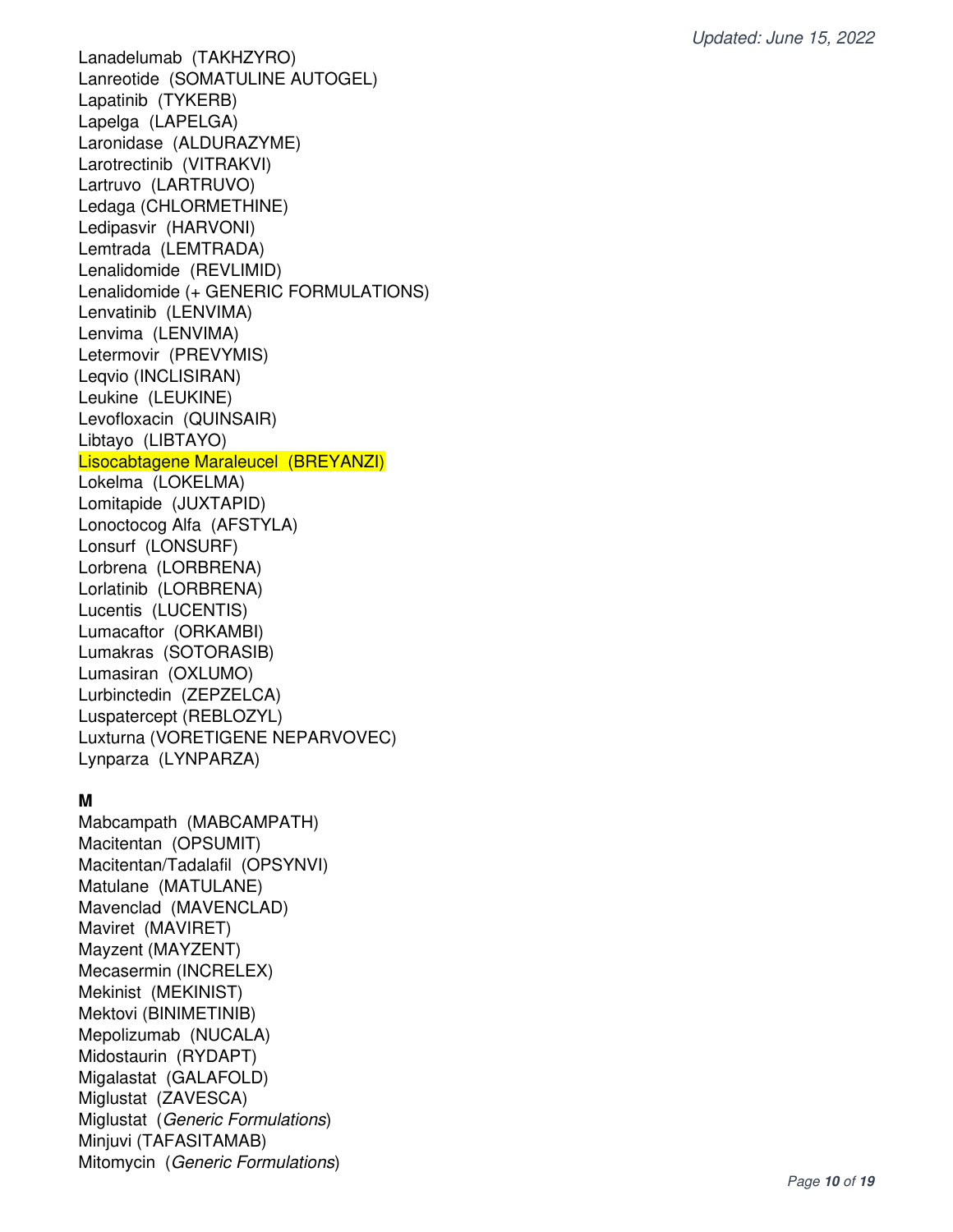#### Moderiba (MODERIBA) Mogamulizumab (POTELIGEO)

Mozobil (MOZOBIL) Mvasi (MVASI) Mylotarg (MYLOTARG) Myobloc (MYOBLOC) Myocet (MYOCET) Myozyme (MYOZYME)

## **N**

Naglazyme (NAGLAZYME) Natalizumab (TYSABRI) Necitumumab (PORTRAZZA) Nelarabine (ATRIANCE) Neratinib (NERLYNX) Nerlynx (NERLYNX) Neulasta (NEULASTA) Neupogen (NEUPOGEN) Nexavar (NEXAVAR) Nexviazyme (AVALGLUCOSIDASE ALFA) Ngenla (SOMATROGON) Nilotinib (TASIGNA) Ninlaro (NINLARO) Nintedanib (OFEV) Niraparib (ZEJULA) Nitisinone (ORFADIN) Nitisinone (Generic Formulations) Nivestym (FILGRASTIM) Nivolumab (OPDIVO) Norditropin (NORDITROPIN) Nplate (NPLATE) Nucala (NUCALA) Nuceiva (NUCEIVA) Nubeqa (NUBEQA) Nusinersen (SPINRAZA) Nutropin (NUTROPIN) Nypozi (FILGRASTIM) Nyvepria (PEGFILGRATIM)

# **O**

Obeticholic Acid (OCALIVA) Obinutuzumab (GAZYVA) Ocaliva (OCALIVA) Ocrelizumab (OCREVUS) Ocrevus (OCREVUS) Ocriplasmin (JETREA) Octreotide (OCTREOTIDE) Odomzo (SONIDEGIB) Ofatumumab (KESIMPTA) Ofev (OFEV) Ogivri (OGIVRI) Olaparib (LYNPARZA) Olaratumab (LARTRUVO)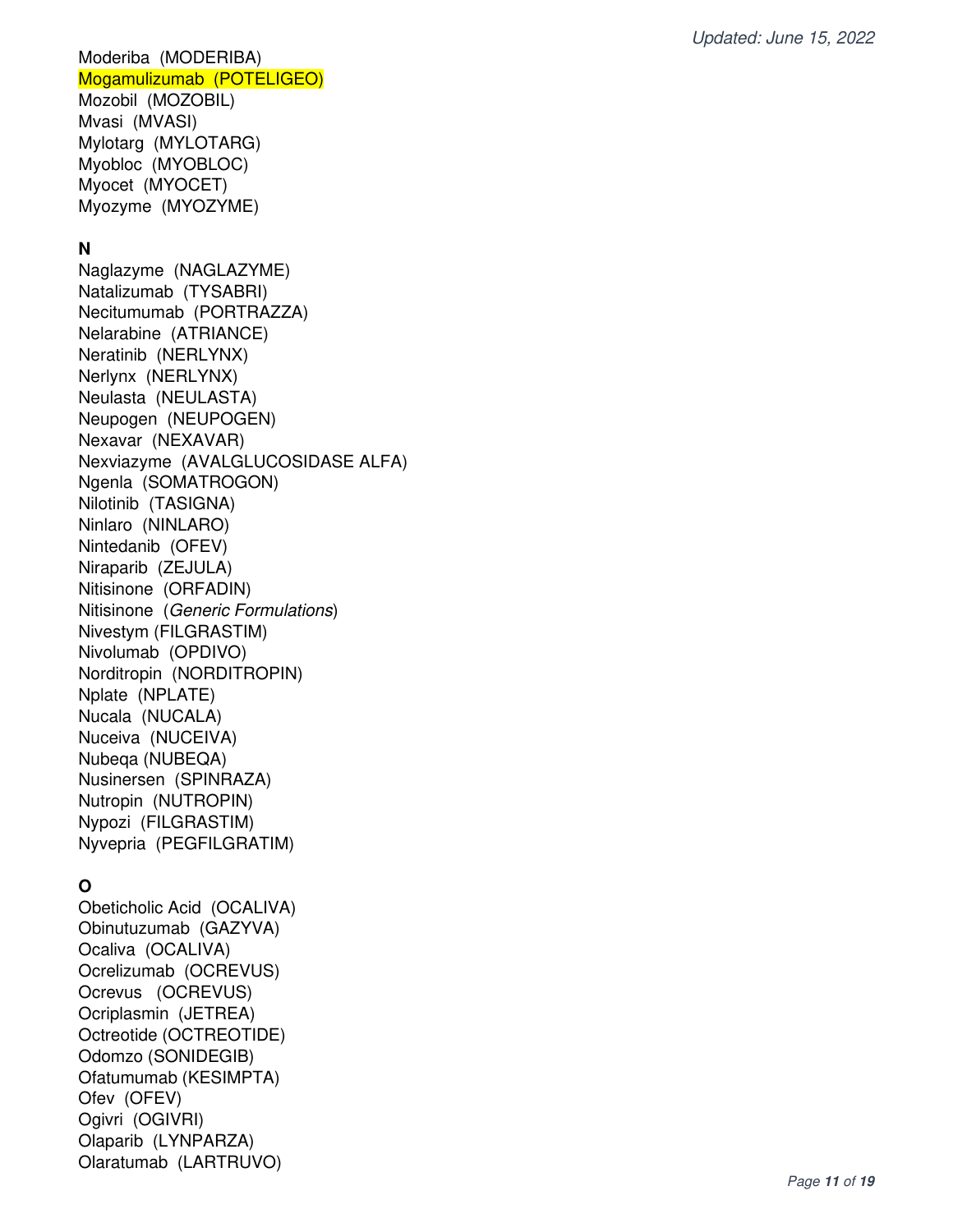Olumiant (OLUMIANT) Omalizumab (XOLAIR) Omnitrope (OMNITROPE) Omvyence (INFLIXIMAB) OnabotulinumtoxinA (BOTOX) Onasemnogene Abeparvovec (ZOLGENSMA) Oncaspar (ONCASPAR) Onivyde (ONIVYDE) Onpattro (ONPATTRO) Onureg (AZACITIDINE) Ontruzant (TRASTUZUMAB) Opdivo (OPDIVO) Opsumit (OPSUMIT) Opsynvi (MACITENTAN/TADALAFIL) Orencia (ORENCIA) Orfadin (ORFADIN) Orkambi (ORKAMBI) Orladeyo (BEROTRALSTAT) Osimertinib (TAGRISSO)

Otezla (OTEZLA) Ozanimod (ZEPOSIA) Oxaliplatin (ELOXATIN) Oxaliplatin (Generic Formulations) Oxervate (OXERVATE) Oxlumo (LUMASIRAN)

### **P**

Paclitaxel (ABRAXANE) Paclitaxel (Generic Formulations) Padcev (ENFORTUMAB VEDOTIN) Palbociclib (IBRANCE) Palifermin (KEPIVANCE) Palivizumab (SYNAGIS) Palovarotene (SOHONOS) Palynziq (PEGVALIASE) Panitumumab (VECTIBIX) Pasireotide (SIGNIFOR) Pasireotide (SIGNIFOR LAR) Patiromer (VELTASSA) Patisiran (ONPATTRO) Pazopanib (Generic Formulations) Pazopanib (VOTRIENT) Pegaspargase (ONCASPAR) Pegetron (PEGETRON) Pegfilgrastim (FULPHILA) Pegfilgrastim (LAPELGA) Pegfilgrastim (NEULASTA) Pegfilgrastim (NYVEPRIA) Pegfilgrastim (ZIEXTENZO) Peginterferon Beta-1A (PLEGRIDY) Pegvaliase (PALYNZIQ) Pegvisomant (SOMAVERT) Pemazyre (PEMIGATINIB)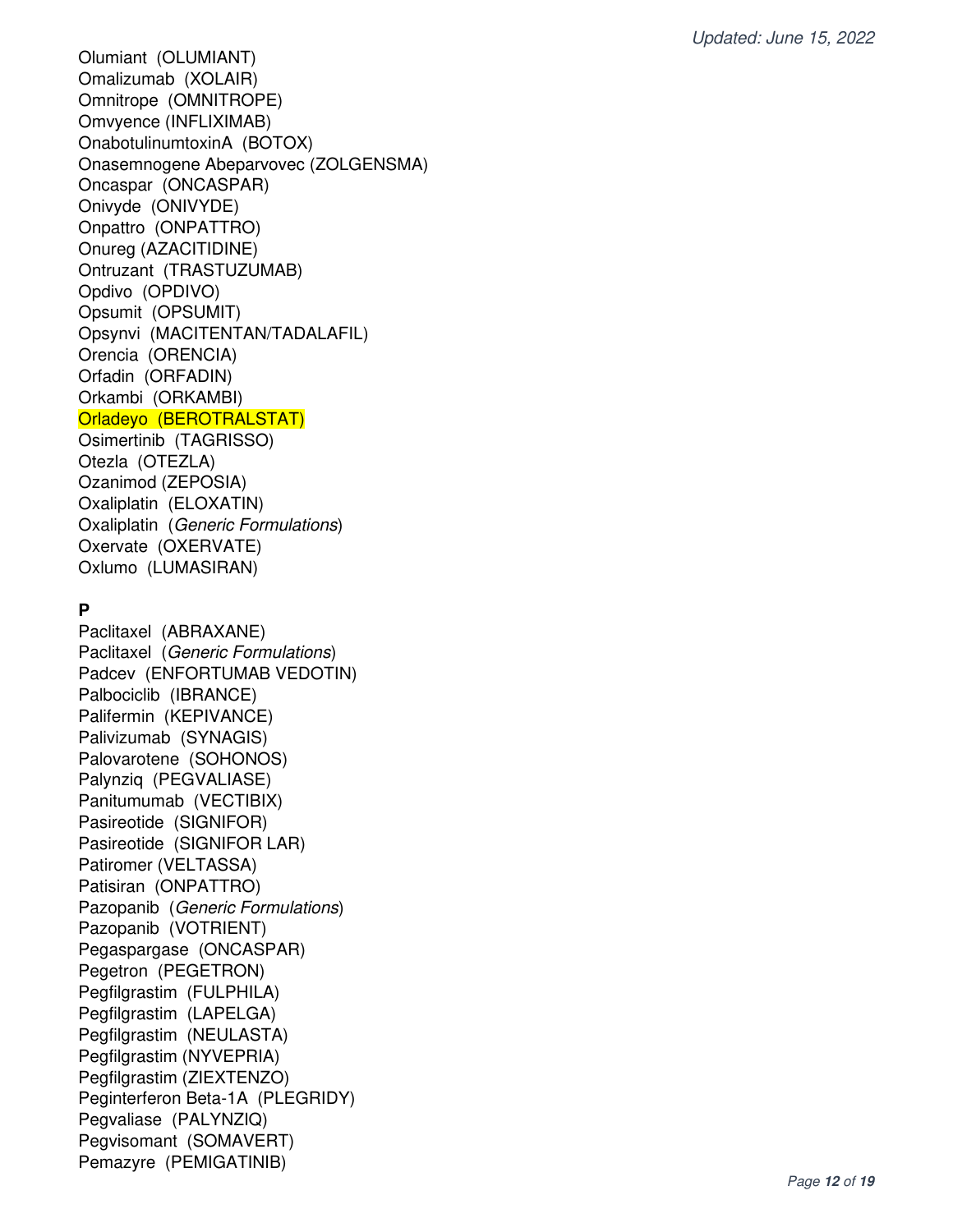Pembrolizumab (KEYTRUDA) Pemetrexed (ALIMTA) Pemetrexed (Generic Formulations) Pemigatinib (PEMAZYRE) Perjeta (PERJETA) Pertuzumab (PERJETA) Pheburane (PHEBURANE) Phesgo (TRASTUZUMAB/PERTUZUMAB) Pibrentasvir (MAVIRET) Piqray (ALPELISIB) Pirfenidone (ESBRIET) Pirfenidone ( +Generic Formulations) Pitolisant (WAKIX) Plegridy (PLEGRIDY) Plerixafor (MOZOBIL) Polatuzumab Vedotin (POLIVY) Polivy (POLATUZUMAB VEDOTIN) Pomalidomide (POMALYST) Pomalyst (POMALYST) Ponatinib (ICLUSIG) Ponesimod (PONVORY) Portrazza (PORTRAZZA) Poteligeo (MOGAMULIZUMAB) Prabotulinumatoxina (NUCEIVA) Pralatrexate (FOLOTYN) Pralsetinib (GAVRETO) Praluent (PRALUENT) Prevymis (PREVYMIS) Procarbazine (MATULANE)

### Procysbi (PROCYSBI) Prolastin - C (PROLASTIN - C) Proleukin (PROLEUKIN) Pulmozyme (PULMOZYME)

### **Q**

Qinlock (RIPRETINIB) Quinsair (QUINSAIR)

# **R**

Radicava (RADICAVA) Ramucirumab (CYRAMZA) Ranibizumab (BYOOVIZ) Ranibizumab (LUCENTIS) Rasburicase (FASTURTEC) Ravicti (RAVICTI) Ravulizumab (ULTOMIRIS) Rayaldee (RAYALDEE) Rebif (REBIF) Reblozyl (LUSPATERCEPT) Regorafenib (STIVARGA) Remicade (REMICADE) Remodulin (REMODULN) Removab (REMOVAB)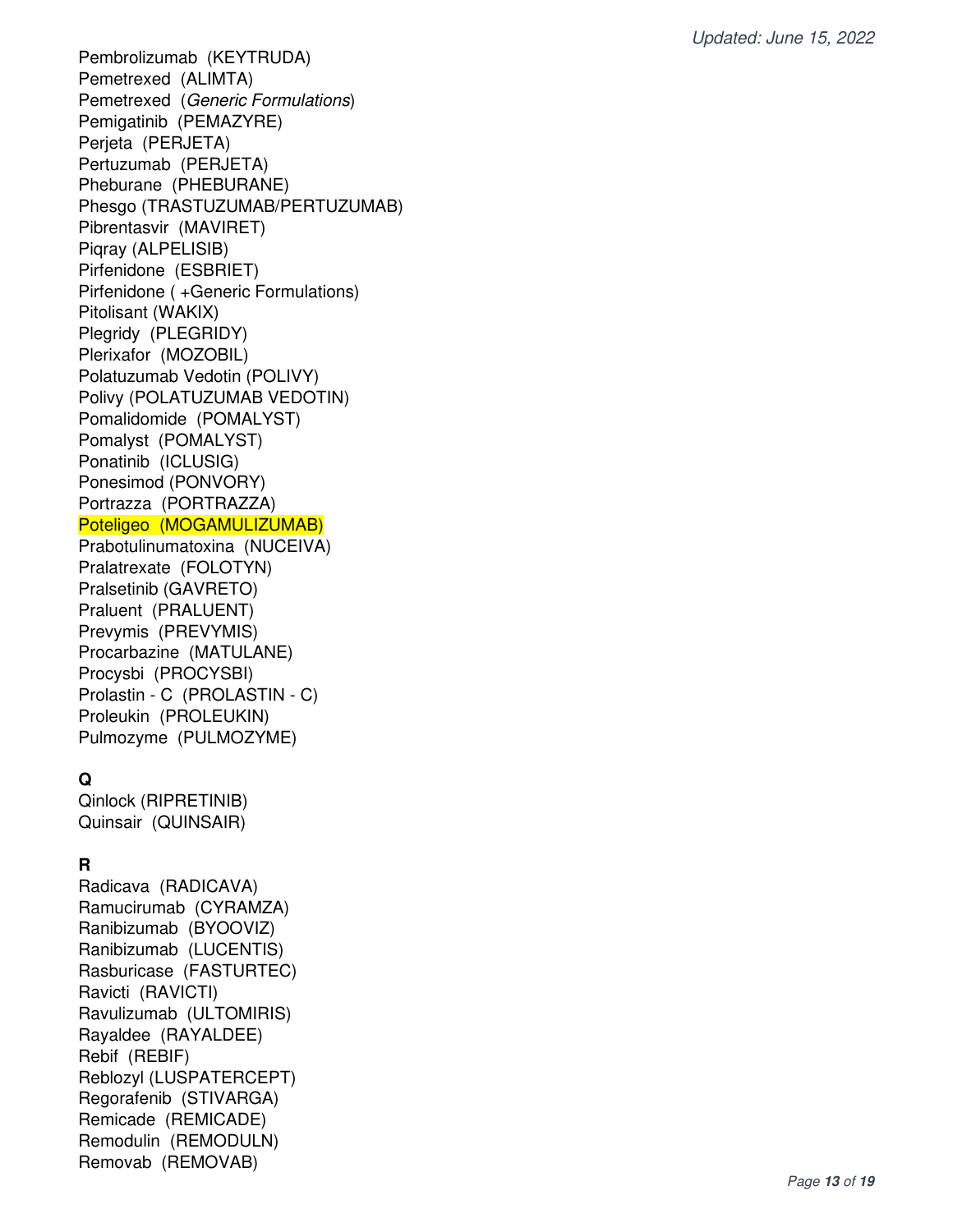Remsima SC (INFLIXIMAB) Renflexis (RENFLEXIS) Repatha (REPATHA) Replagal (REPLAGAL) Reslizumab (CINQAIR) Respigam (RESPIGAM) Respiratory Syncytial Virus Immune Globulin (RESPIGAM) Retevmo (SELPERCATINIB) Revatio (REVATIO) Revestive (REVESTIVE) Revlimid (REVLIMID) Revolade (REVOLADE) Rholistiq (BELUMOSUDIL) Riabni (RITUXIMAB) Ribavirin (IBAVYR) Ribavirin (VICTRELIS TRIPLE) Ribociclib (KISQALI) Rilutek (RILUTEK) Riluzole (RILUTEK) Riluzole (Generic Formulations) RimabotulinumtoxinB (MYOBLOC) Rinvoq (RINVOQ) Riociguat (ADEMPAS) Ripretinib (QINLOCK) Risankizumab (SKYRIZI) Risdiplam (EVRYSDI) Ritonavir (TECHNIVIE) Rituxan (RITUXAN) Rituximab (RITUXAN) Rituximab (TRUXIMA) Rituximab (RIXIMYO) Rituximab (RUXIENCE) Rituximab (RIABNI) Riximyo (RITUXIMAB) Roferon-A (ROFERON-A) Romidepsin (ISTODAX) Romiplostim (NPLATE) Romosozumab (EVENITY) Rozlytrek (ROZLYTREK) Rukobia (FOSTEMSAVIR) Ruxience (RITUXIMAB) Ruxolitinib (JAKAVI) Rydapt (RYDAPT) Ruzurgi (AMIFAMPRIDINE PHOSPHATE) Rybrevant (AMIVANTAMAB)

#### **S**

Sacituzumab Govitecan (TRODELVY) Saizen (SAIZEN) Samsca (SAMSCA) Saphnelo (ANIFROLUMAB) Sapropterin (KUVAN) Sarclisa (ISATUXIMAB)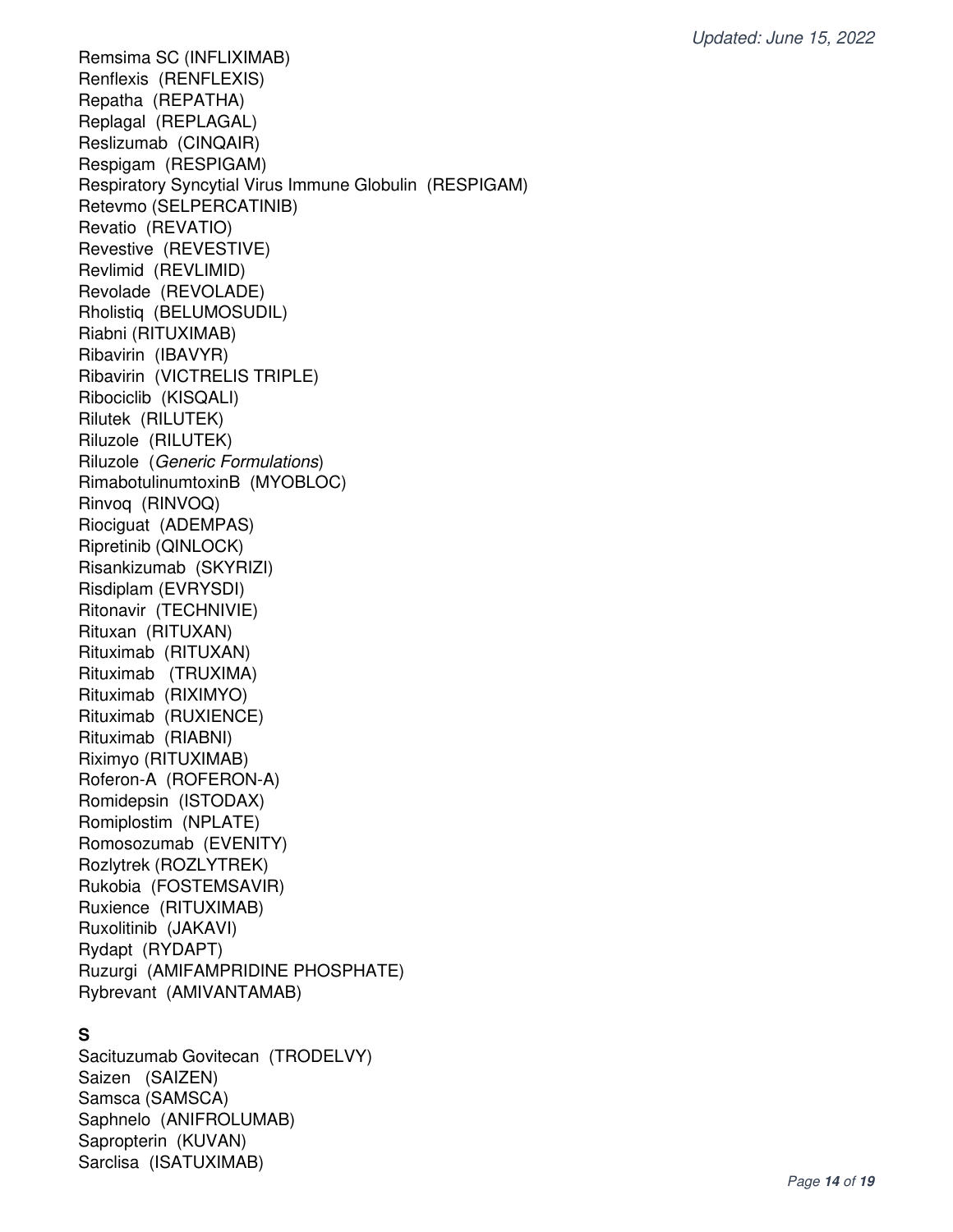Sargramostim (LEUKINE) Sarilumab (KEVZARA) Sativex (SATIVEX) Satralizumab (ENSPRYNG) Sebelipase Alfa (KANUMA) Secukinumab (COSENTYX) Selexipag (UPTRAVI) Selinexor (XPOVIO) Selpercatinib (RETEVMO) Sensipar (SENSIPAR) Serostim (SEROSTIM) Signifor (SIGNIFOR) Signifor Lar (SIGNIFOR LAR) Sildenafil (REVATIO) Sildenafil (Generic Formulations) Siliq (SILIQ) Siltuximab (SYLVANT) Simlandi (ADALIMUMAB) Simponi (SIMPONI) Siponimod (MAYZENT) Skyrizi (SKYRIZI) Sodium Oxybate (XYREM) Sodium Phenylbutyrate (PHEBURANE) Sodium Zirconium Cyclosilicate (LOKELMA) Sofosbuvir (EPCLUSA) Sofosbuvir (HARVONI) Sofosbuvir (SOVALDI) Sofosbuvir (VOSEVI) Sohonos (PALOVAROTENE) Soliris (SOLIRIS) Solriamfetol (SUNOSI) Somatrogon (NGENLA) Somatropin (GENOTROP) Somatropin (HUMATROP) Somatropin (NORDITROPIN) Somatropin (NUTROPIN) Somatropin (OMNITROP) Somatropin (SAIZEN) Somatropin (SEROSTIM) Somatuline Autogel (SOMATULINE AUTOGEL) Somavert (SOMAVERT) Sonidegib (ODOMZO) Sorafenib (NEXAVAR) Sotorasib (LUMAKRAS) Sovaldi (SOVALDI) Spinraza (SPINRAZA) Spravato (ESKETAMINE) Sprycel (SPRYCEL) Stelara (STELARA) Stivarga (STIVARGA) Strensiq (STRENSIQ) Sunitinib (+ GENERIC FORMULATIONS) Sunitinib (SUTENT)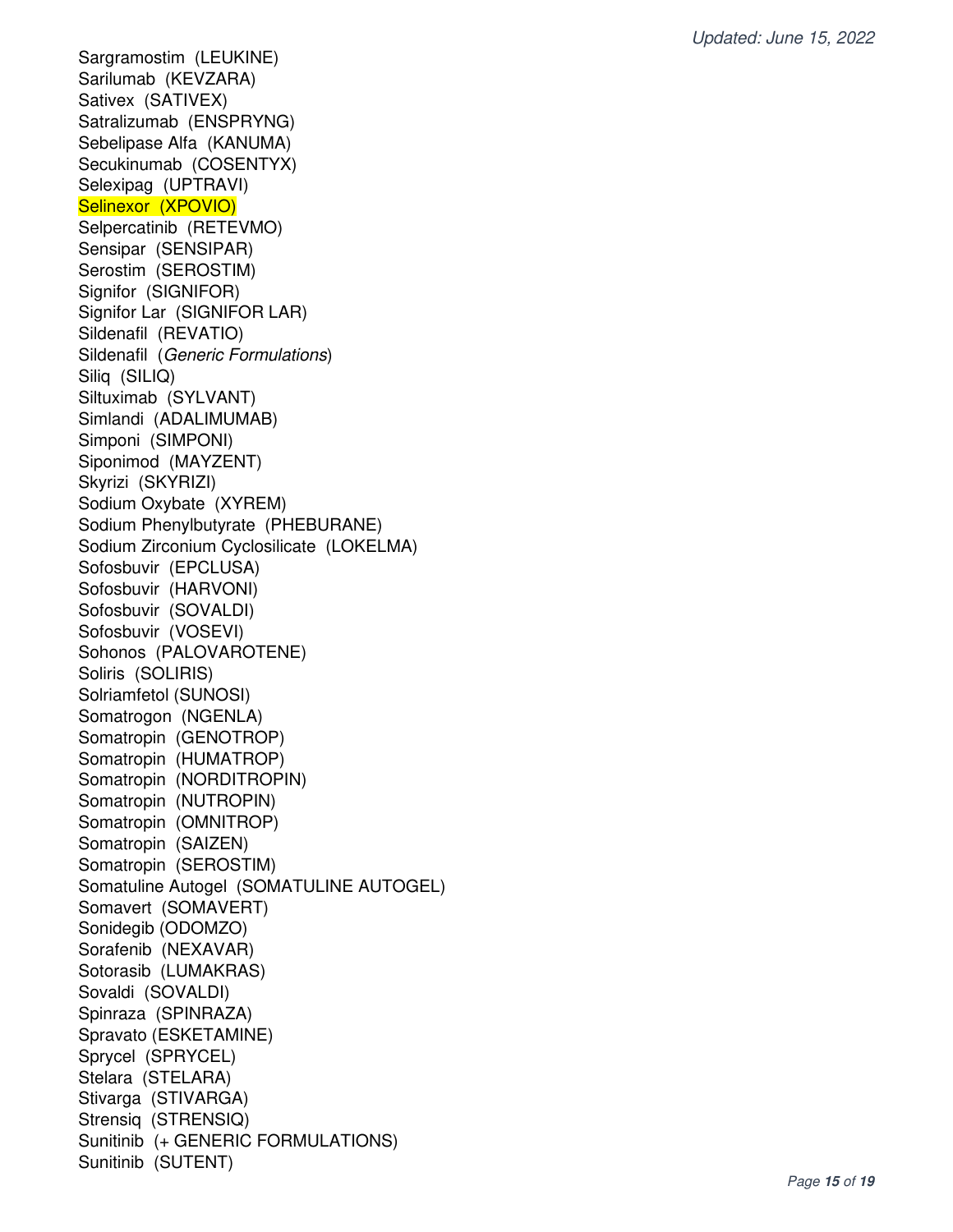Sunosi (SOLRIAMFETOL) Sunvepra (SUNVEPRA) Sutent (SUTENT) Sylvant (SYLVANT) Symdeko (SYMDEKO) Synagis (SYNAGIS)

### **T**

#### Tabrecta (CAPMATINIB)

Tadalafil (ADCIRCA) Tadalafil (Generic Formulations) Tafamidis (VYNDAMAX) Tafamidis (VYNDAQEL) Tafasitamab (MINJUVI) Tafinlar (TAFINLAR) Tagrisso (TAGRISSO) Takhzyro (TAKHZYRO) Talazoparib (TALZENNA) Taliglucerase Alfa (ELELYSO) Taltz (TALTZ) Talzenna (TALZENNA) Tarceva (TARCEVA) Tasigna (TASIGNA) Tavalisse (FOSTAMATINIB) Tavneos (AVACOPAN) Taxotere (TAXOTERE) Tebentafusp (KIMMTRAK) Tecartus (BREXUCABTAGENE AUTOLEUCEL) Tecentriq (TECENTRIQ) Tecfidera (TECFIDERA) Technivie (TECHNIVIE) Teduglutide (REVESTIVE) Tegsedi (TEGSEDI) Telotristat Ethyl (XERMELO) Temodal (TEMODAL) Temozolomide (TEMODAL) Temozolomide (Generic Formulations) Temsirolimus (TORISEL) Temsirolimus (Generic Formulations) Tenofovir Alafenamide (VEMLIDY) Tepadina (TEPADINA) Tepotinib (TEPMETKO) Teriflunomide (AUBAGIO) Teriflunomide (+ GENERIC FORMULATIONS) Tesamorelin (EGRIFTA) Tezacaftor (SYMDEKO) Thalidomide (THALOMID) Thalomid (THALOMID) Thiotepa (TEPADINA) Thiotepa (+ GENERIC FORMULATIONS) Tildrakizumab (ILUMYA) Tisagenlecleucel (KYMRIAH) Tixagevimab/Cilgavimab (EVUSHELD)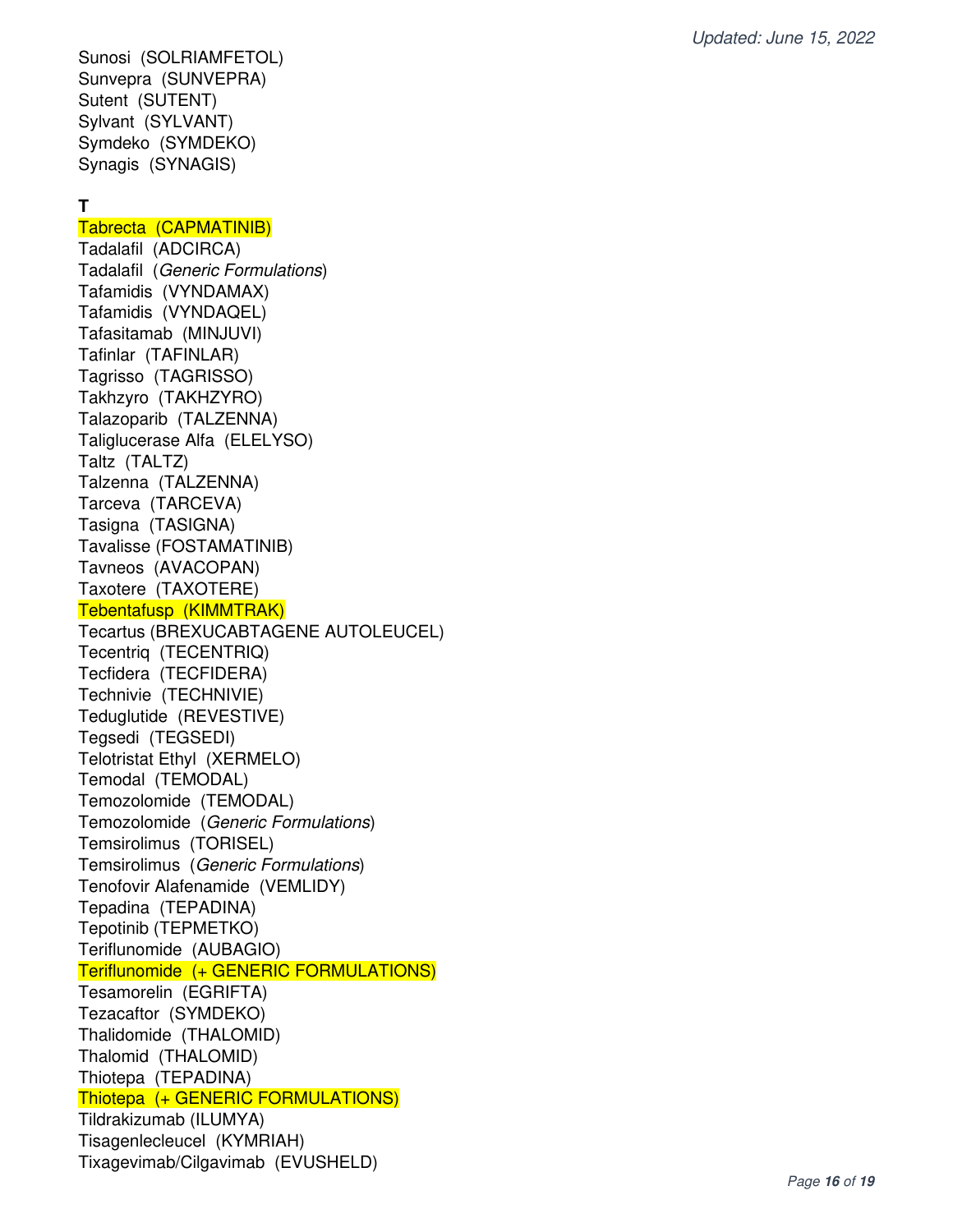Tobi Podhaler (TOBI PODHALER) Tobramycin (TOBI PODHALER) Tobramycin (Generic Formulations) Tocilizumab (ACTEMRA) Tofacitinib (XELJANZ) Tofacitinib (XELJANZ XR) Tolvaptan (JINARC) Tolvaptan (SAMSCA) Topotecan (HYCAMTIN) Topotecan (Generic Formulations) Torisel (TORISEL) Trabectedin (YONDELIS) Tracleer (TRACLEER) Tralokinumab (ADTRALZA) Trametinib (MEKINIST) Trastuzumab (HERCEPTIN) Trastuzumab (HERZUMA) Trastuzumab (KADCYLA) Trastuzumab (KANJINTI) Trastuzumab (OGIVRI) Trastuzumab (ONTRUZANT) Trastuzumab (PERJETA) Trastuzumab/Pertuzumab (PHESGO) Trastuzumab Deruxtecan (ENHURTU) Trastuzumab (TRAZIMERA) Trazimera (TRAZIMERA) Treanda (TREANDA) Trecondyv (TREOSULFAN) Trelstar (TRELSTAR) Tremfya (TREMFYA) Treosulfan (TRECONDYV) Treprostinil (+ Generic Formulations) Treprostinil (REMODULN) Tretinoin (Generic Formulations) Tretinoin (VESANOID) Trientine (TRIENTINE) Trifluridine (LONSURF) Triheptanoin (DOJOLVI) Trikafta (ELEXACAFTOR/IVACAFTOR/IVACAFTOR/TEZACAFTOR) Triptorelin (TRELSTAR) Trisenox (TRISENOX) Trodelvy (SACITUZUMAB GOVITECAN) Truseltiq (INFIGRATINIB) Truxima (TRUXIMA) Tucatinib (TUKYSA) Tukysa (TUCATINIB) Tykerb (TYKERB) Tysabri (TYSABRI)

#### **U**

Ultomiris (ULTOMIRIS) Unituxin (UNITUXIN)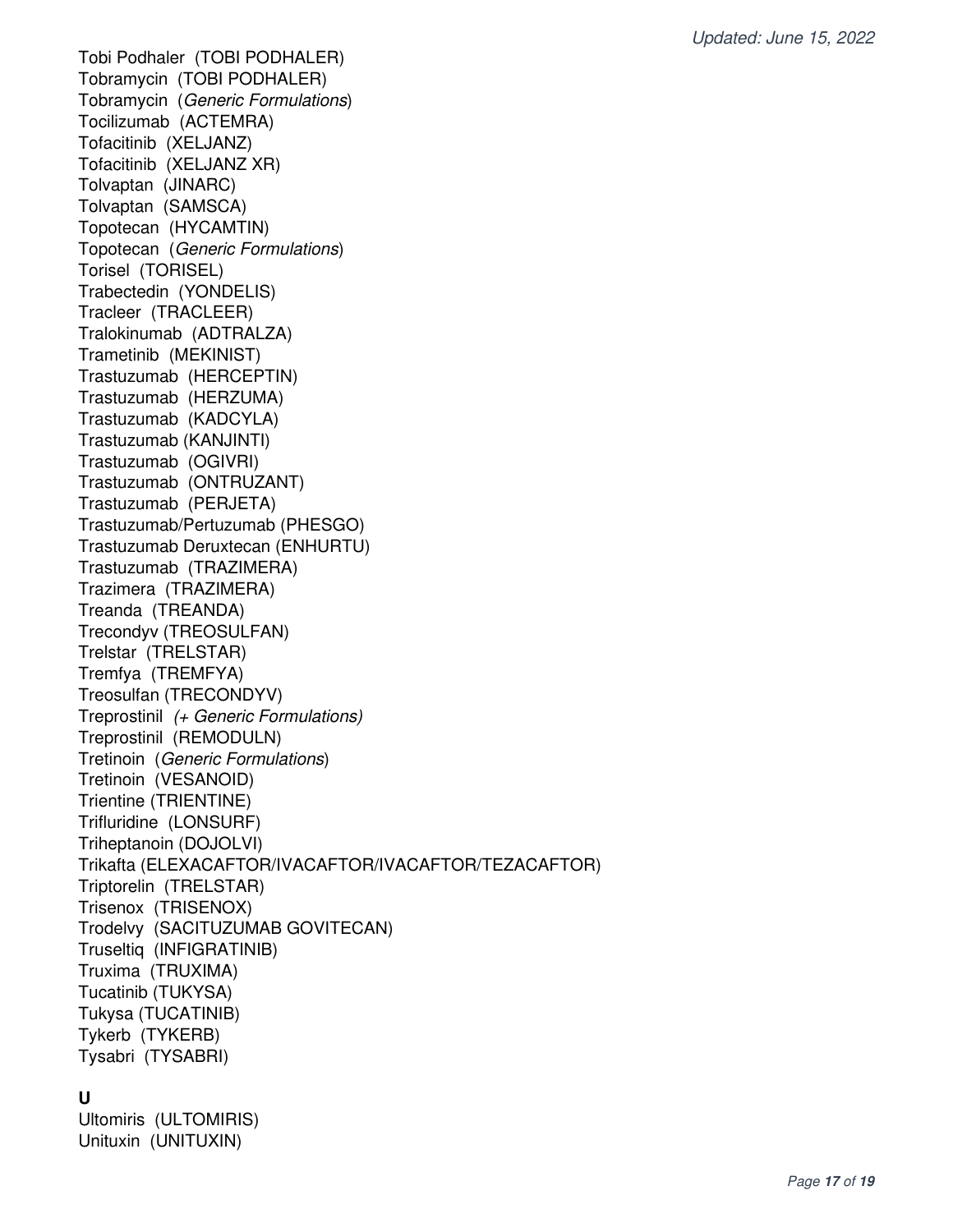Upadacitinib (RINVOQ) Uptravi (UPTRAVI) Ustekinumab (STELARA)

#### **V**

Vabysmo (FARICIMAB) Vandetanib (CAPRELSA) Vascepa (ICOSAPENT ETHYL) Vectibix (VECTIBIX) Vedolizumab (ENTYVIO) Velaglucerase alfa (VPRIV) Velcade (VELCADE) Velpatasvir (EPCLUSA) Velpatasvir (VOSEVI) Veltassa (PATIROMER) Vemlidy (VEMLIDY) Vemurafenib (ZELBORAF) Venclexta (VENCLEXTA) Venetoclax (VENCLEXTA) Vesanoid (VESANOID) Verity – BCG (BACILLUS CALMETTE-GUERIN (BCG)- STRAIN RUSSIAN BCG-1 Verzenio (VERZENIO) Victrelis (VICTRELIS) Victrelis Triple (VICTRELIS TRIPLE) Vidaza (VIDAZA) Vimizim (VIMIZIM) Vismodegib (ERIVEDGE) Vitrakvi (VITRAKVI) Vizimpro (VIZIMPRO) Vocabria (CABOTEGRAVIR) Volibris (VOLIBRIS) Voretigene Neparvovec (LUXTURNA) Vorinostat (ZOLINZA) Vosevi (VOSEVI) Votrient (VOTRIENT) Voxilaprevir (VOSEVI) Vpriv (VPRIV) Vumon (VUMON) Vyepti (EPTINEZUMAB) Vyndamax (TAFAMIDIS) Vyxeos (CYTARABINE/DAUNORUBICIN) Vyndaqel (TAFAMIDIS)

#### **W**

Wakix (PITOLISANT) Wellferon (WELLFERON)

### **X**

Xalkori (XALKORI) Xeljanz (XELJANZ) Xeljanz XR (XELJANZ XR) Xeloda (XELODA) Xembify (XEMBIFY)